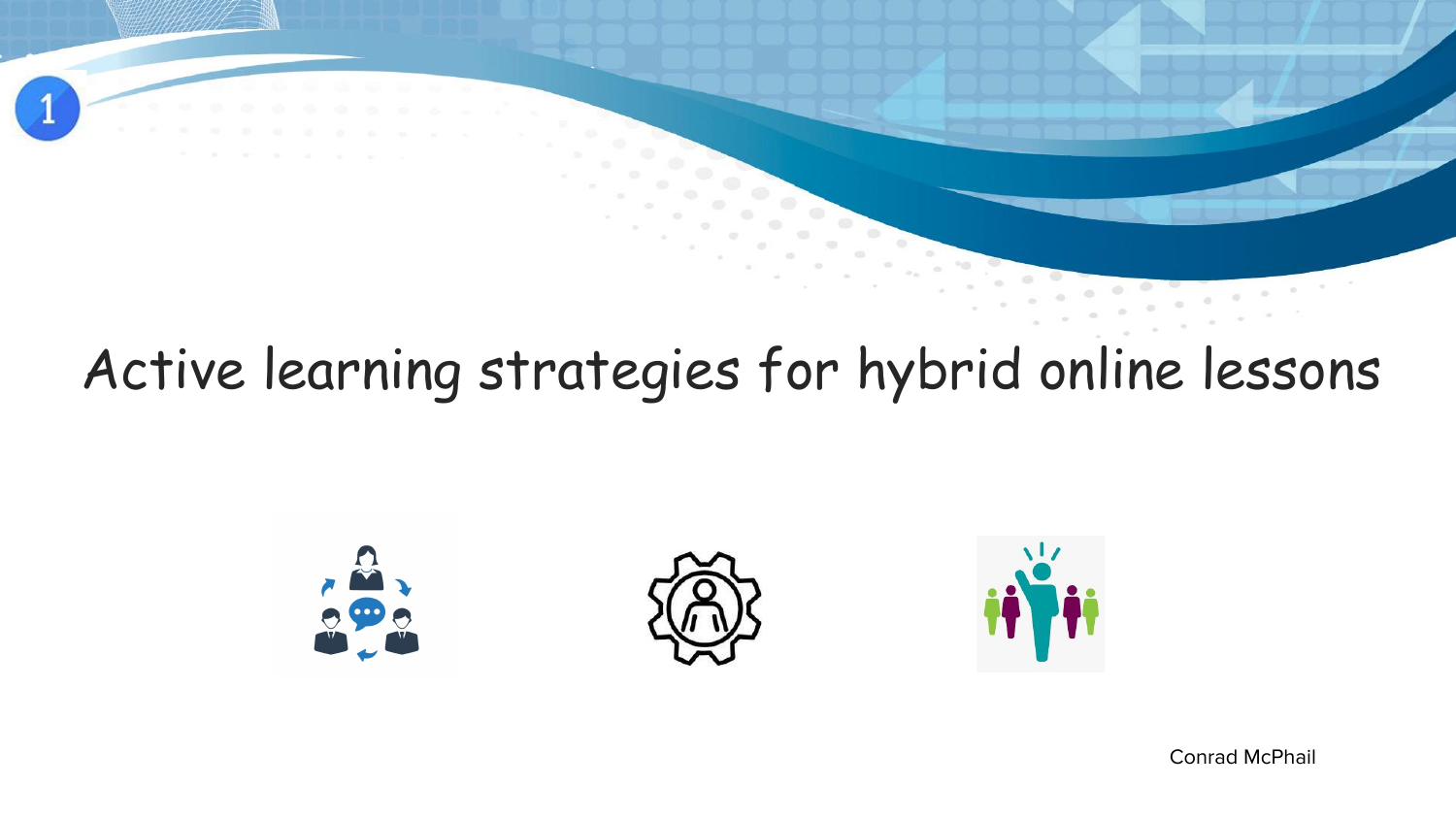## **What is Active Learning?**

"Active learning is anything course-related that all students in a class session are called upon to do other than simply watching, listening and taking notes." (Felder & Brent, 2009)

 $\bullet$ 

"[Active Learning utilizes] instructional activities involving students in doing things and thinking about what they are doing" (Bonwell and Eison, 1991).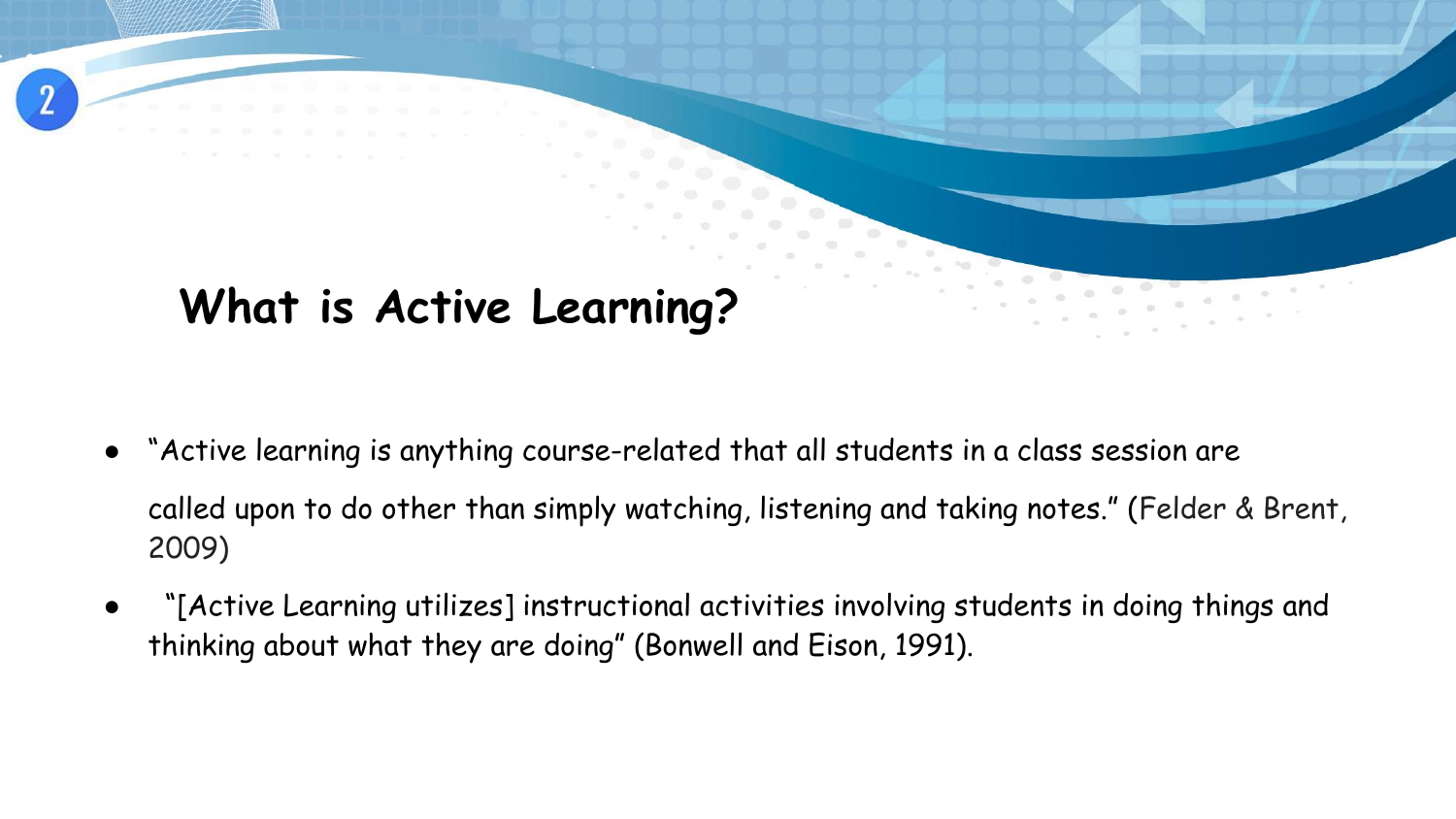### Self-determination Theory (Ryan & Deci, 2000)

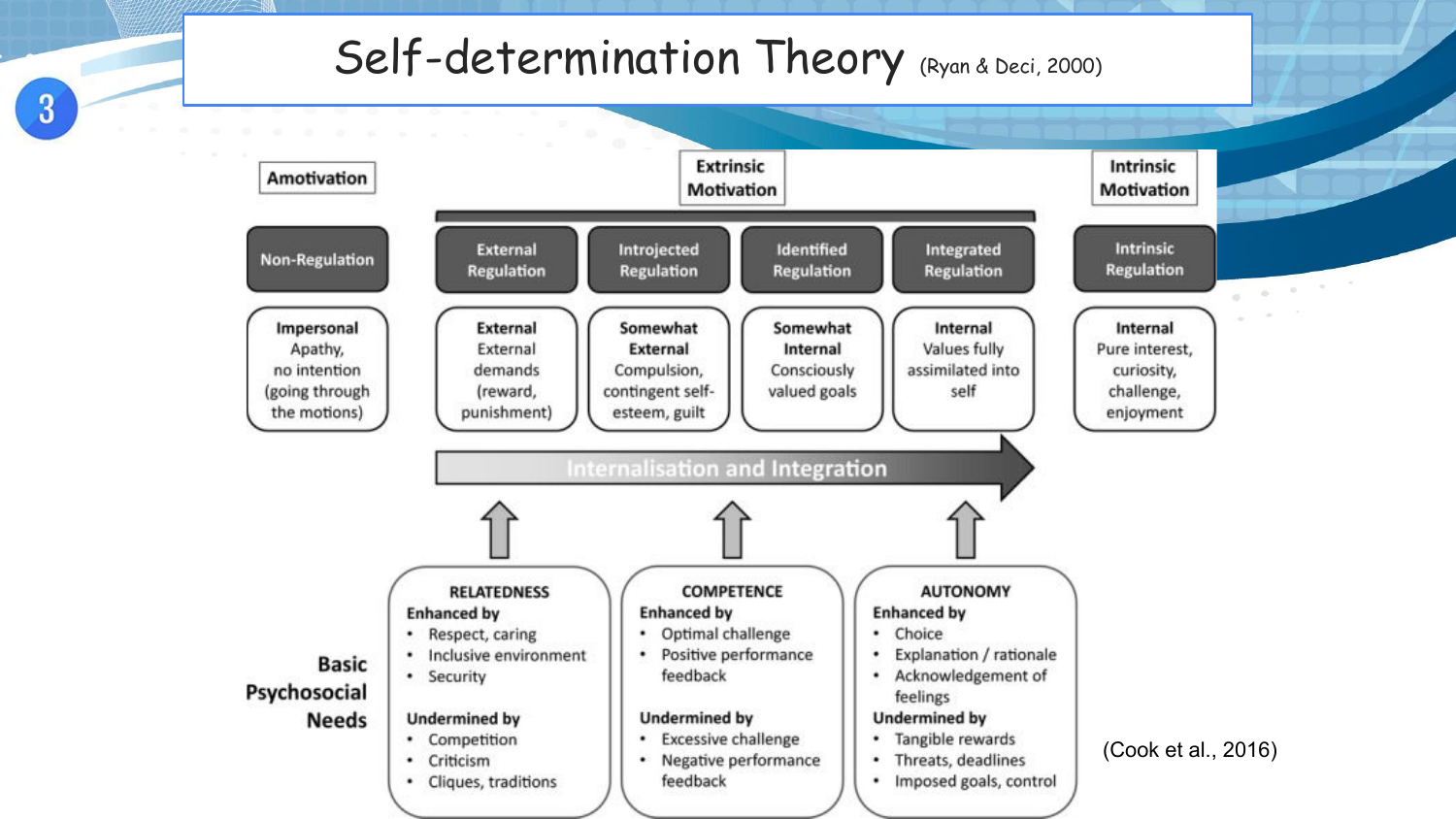

### Think-Pair-Share (Felder and Brent, 2009)

- Assign a task to be completed individually.
- Form pairs, compare answers.

 $\infty$ 

● Call on pairs to report their answers to the class.

● Short time limit.

#### **Relatedness**

- Pair-work
- $\bm{\mathcal{U}}$ Effective communication
- $\bm{\varpi}$ **Discussion**
- $\bm{\mathcal{Q}}$ Mutual appreciation

| <b>Competence</b> |
|-------------------|
| Optimal challenge |

- Positive feedback
- Shared accomplishment  $\mathcal{Q}$ 
	- Individual accomplishment

- Endorsement of competence
- Endorsement of POV  $\mathcal U$
- Improved appreciation of task value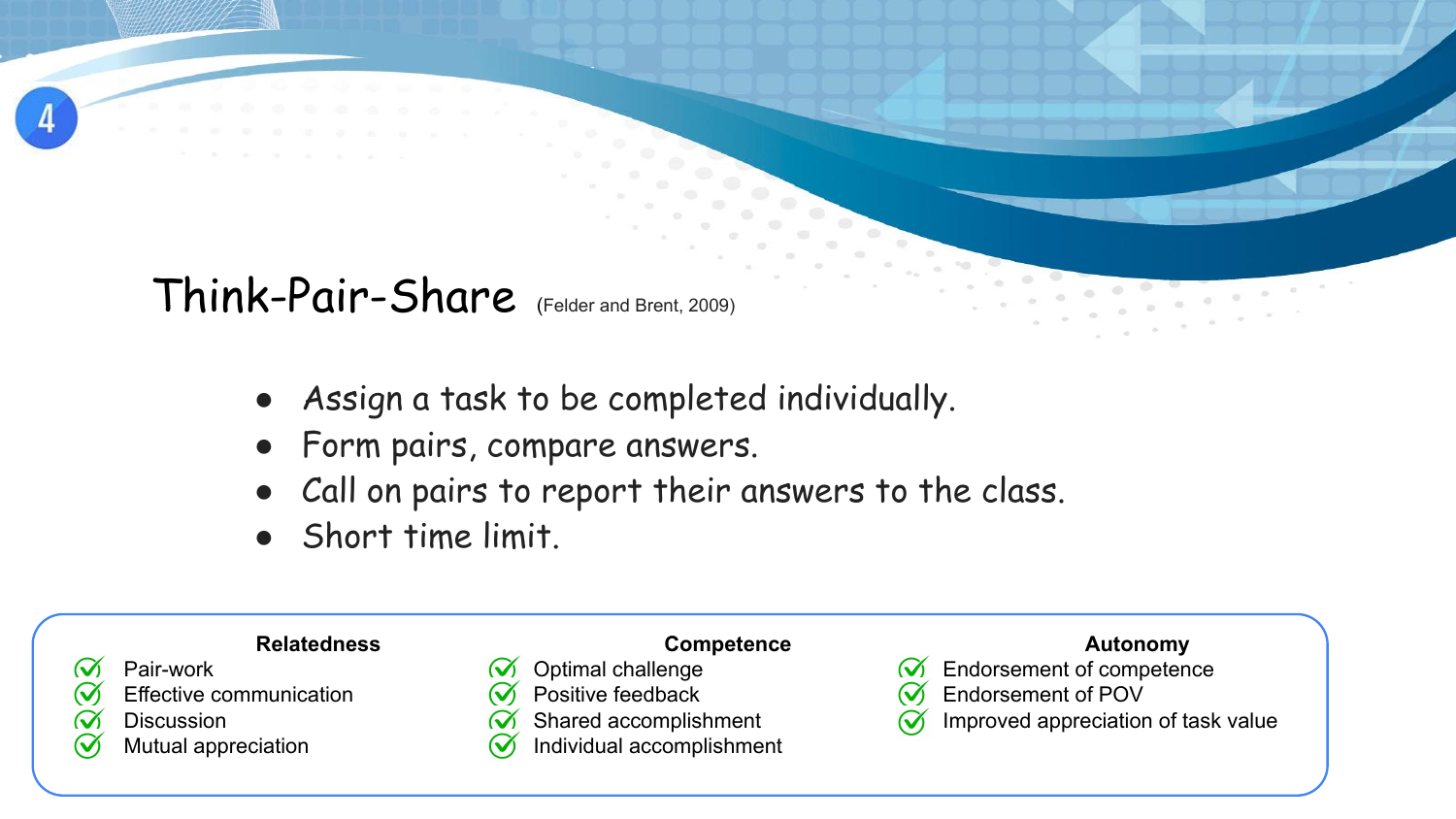### Think-aloud Pair Problem Solving (Felder and Brent, 2009)

 $\infty$ 

- Pair-work activity, one student is the "explainer" and the other is the "solver".
- The "explainer" explains the task, the "solver" produces an answer.
- Pairs report back to class.
- Shown to improve proficiency.

#### **Relatedness**

- Pair-work
- $\mathcal Q$ Effective communication
- Cooperative problem solving  $\mathcal Q$
- $\bm{\mathcal{C}}$ Mutual appreciation

| <b>Competence</b> |
|-------------------|
| Optimal challenge |
| Dooitiva foodhook |

- ositive feedback
- Shared accomplishment  $\mathcal{A}$ 
	- Individual accomplishment

- Endorsement of competence
- Endorsement of POV
- Improved appreciation of task value  $\mathcal{U}$
- Ability to make effective choices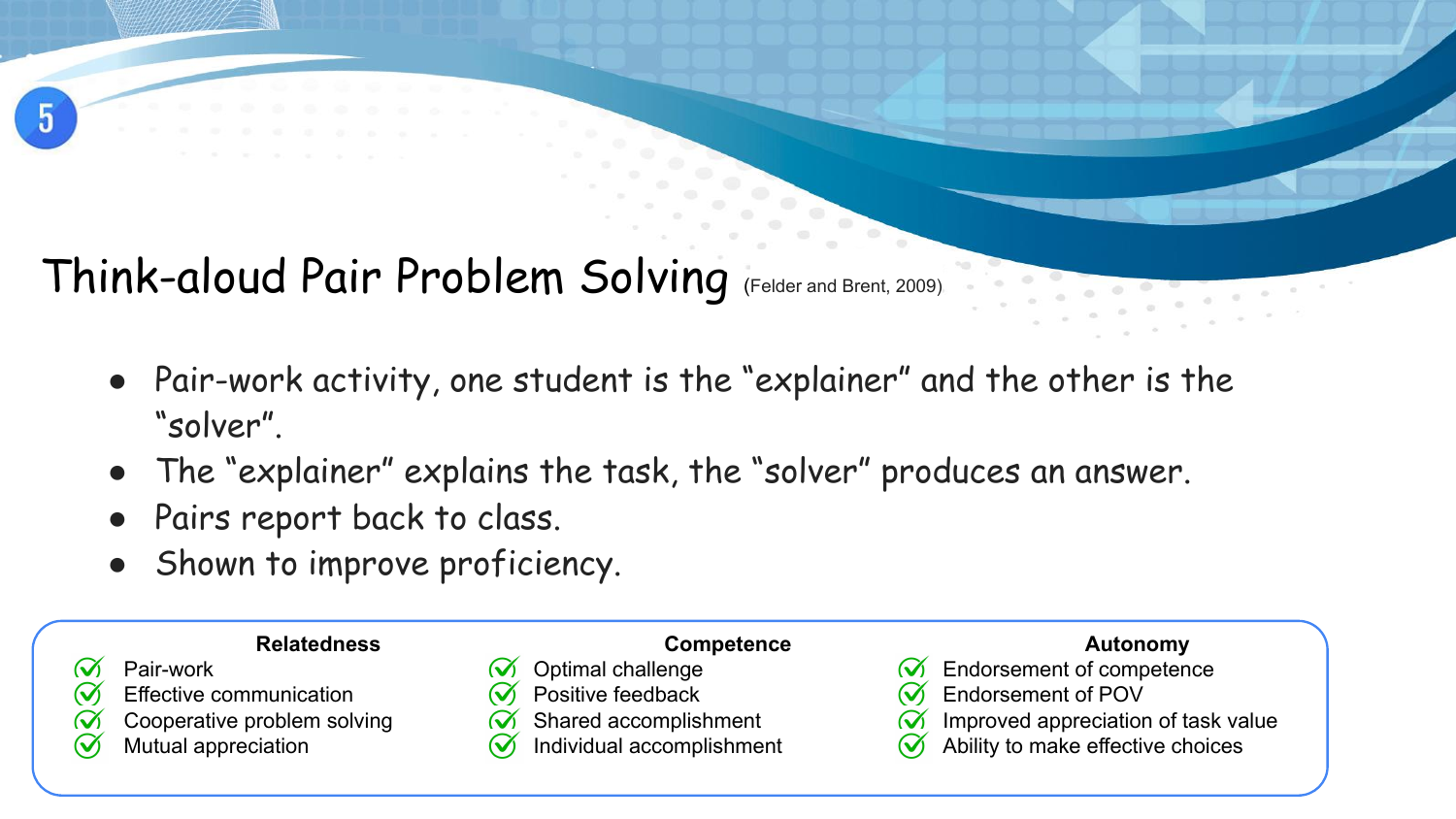

### Concept Tests (Felder and Brent, 2009)

- Works well with Google Forms and Zoom.
- Give MCQ'S to the class to be completed individually.
- Display answers as pie chart.
- Form pairs and reconcile answers.
- Display reconciled answers as pie chart. Discuss corrections.

### **Relatedness**



- Effective communication
- Mutual appreciation

|   | <b>Competence</b>                           |
|---|---------------------------------------------|
|   | $\widetilde{\mathbf{v}}$ Optimal challenge  |
|   | $\widetilde{\mathcal{N}}$ Positive feedback |
| ~ |                                             |

- $\mathcal{U}$ Shared accomplishment
	- Individual accomplishment

- Endorsement of competence
- Endorsement of POV
- Improved appreciation of task value
- Ability to make effective choices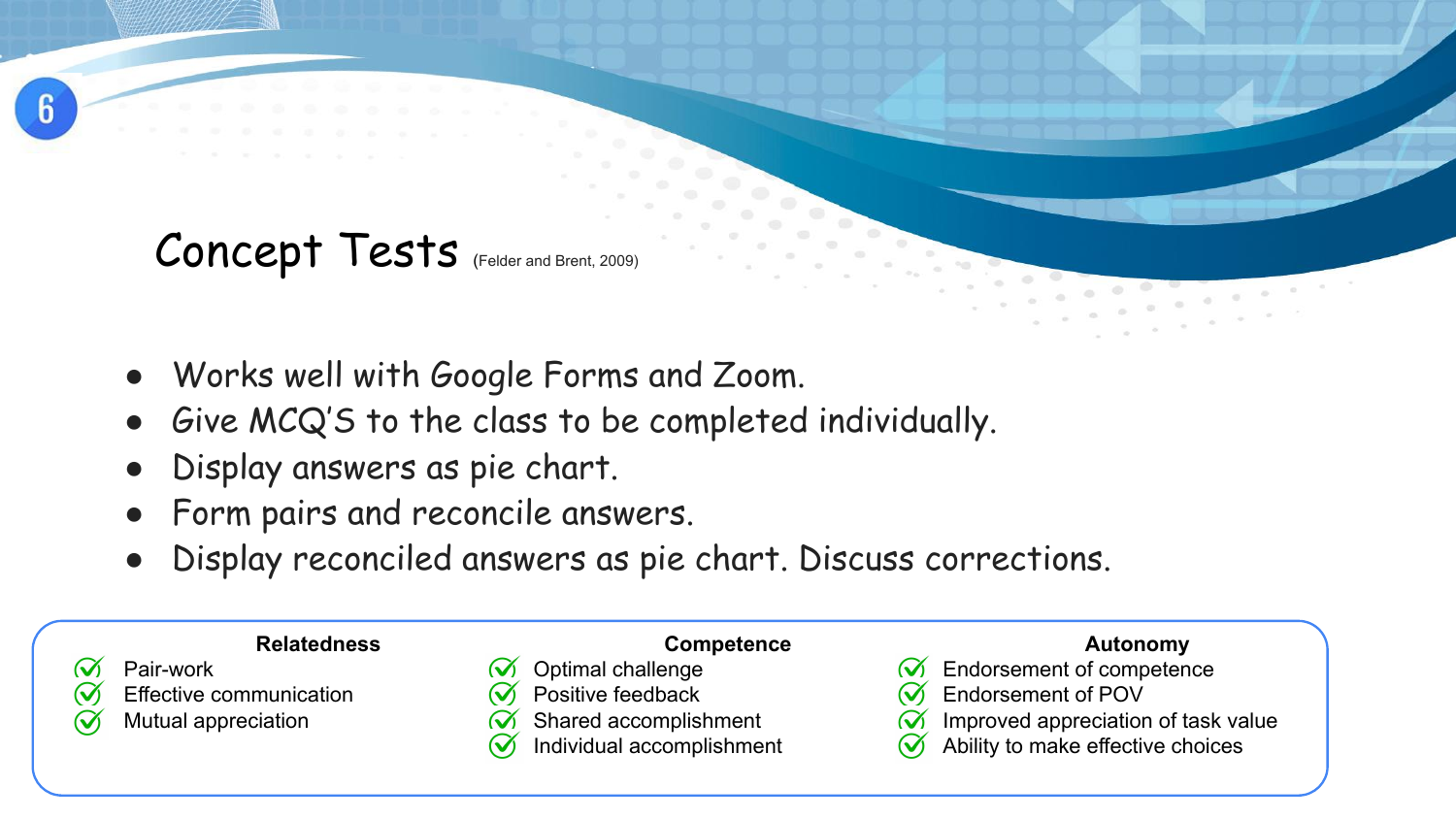### Concept Maps (Novak and Cañas, 2006)

- Use MS WORD, Google Docs, etc. to demonstrate how to make concept maps.
- Form groups, monitor progress and display results to the class.
- Allows students to benefit from each other's ideas and the dynamic of the group.
- Allows students to visualize ideas and make new inferences.
- Integrates well with online conferencing platforms.

### **Relatedness**



- Group-work Effective communication
- Mutual appreciation
- **Competence** Optimal challenge Positive feedback
- Shared accomplishment  $\mathcal{C}$ 
	- Individual accomplishment

- Endorsement of competence
- Endorsement of POV
- Improved appreciation of task value
- Ability to make effective choices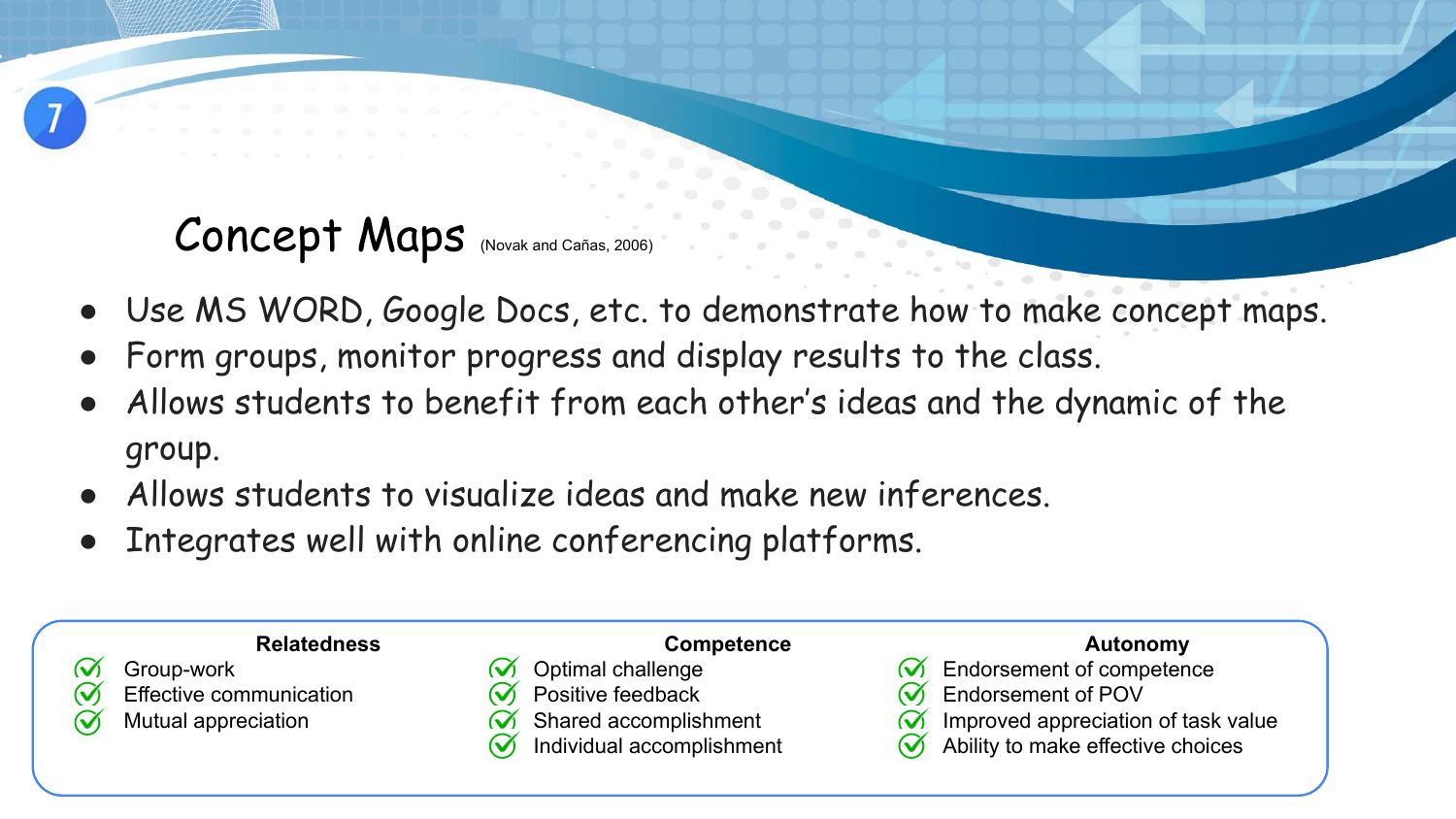### Structured Problem Solving (Barkley, et.al., 2014)

- Separates complex tasks into small steps.
- Allows students to identify, analyze and solve problems.
- Useful for higher level cognitive tasks.
- "(a) Identify the problem; (b) generate possible solutions; (c) evaluate and test the various solutions; (d) decide on a mutually acceptable solution; (e) implement plan, and (f) evaluate the results." (Blended Learning Toolkit, n.d.)

#### **Relatedness**

- Group-work
- $\mathcal Q$ Effective communication
- Cooperative problem solving  $\bm{\mathcal{Q}}$ 
	- Mutual appreciation

|  | <b>Competence</b> |
|--|-------------------|
|  |                   |

- Optimal challenge
- Positive feedback
- Shared accomplishment
- Mastery of complex tasks

- Endorsement of competence
- Endorsement of POV
- Improved appreciation of task value
- Ability to make effective choices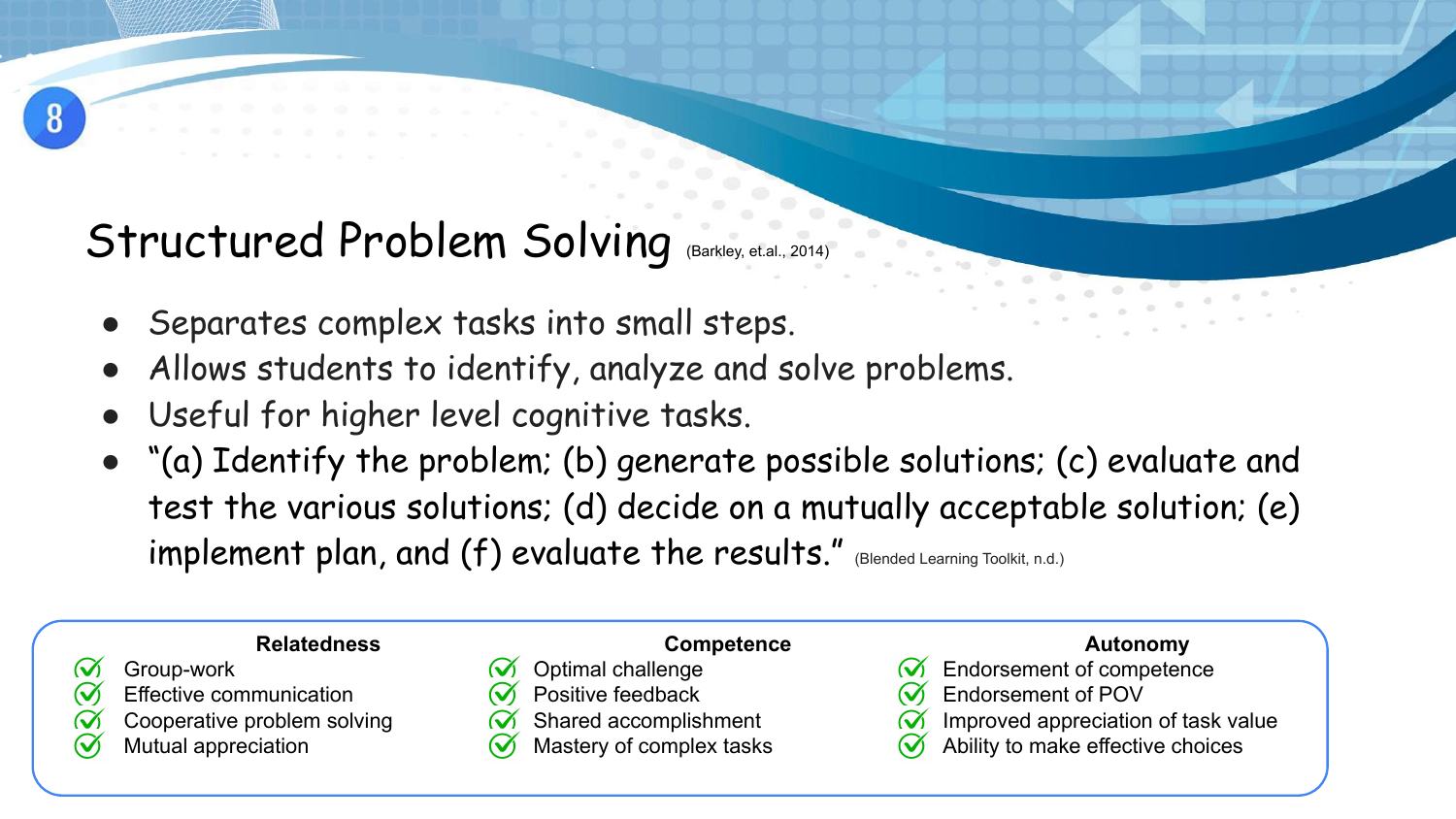### Case Studies (Barkley, et.al., 2014)

- Present a scenario to groups, either factual or fictitious, along with a short case history and a dilemma.
- Bridges the gap between theory and practice.
- Tailored to suit the proficiency level of the class.
- Either given alternative answers or construct their own.
- Collaborate, express opinions, discuss alternatives, critique and reach consensus.

| <b>Relatedness</b>             | <b>Competence</b>        | Autonomy                                             |
|--------------------------------|--------------------------|------------------------------------------------------|
| Group-work                     | Optimal challenge        | <b>Endorsement of competence</b>                     |
| <b>Effective communication</b> | Positive feedback        | <b>Endorsement of POV</b>                            |
| Cooperative problem solving    | Shared accomplishment    | Improved appreciation of task value<br>$\bm{\alpha}$ |
| <b>Mutual appreciation</b>     | Mastery of complex tasks | Ability to make effective choices                    |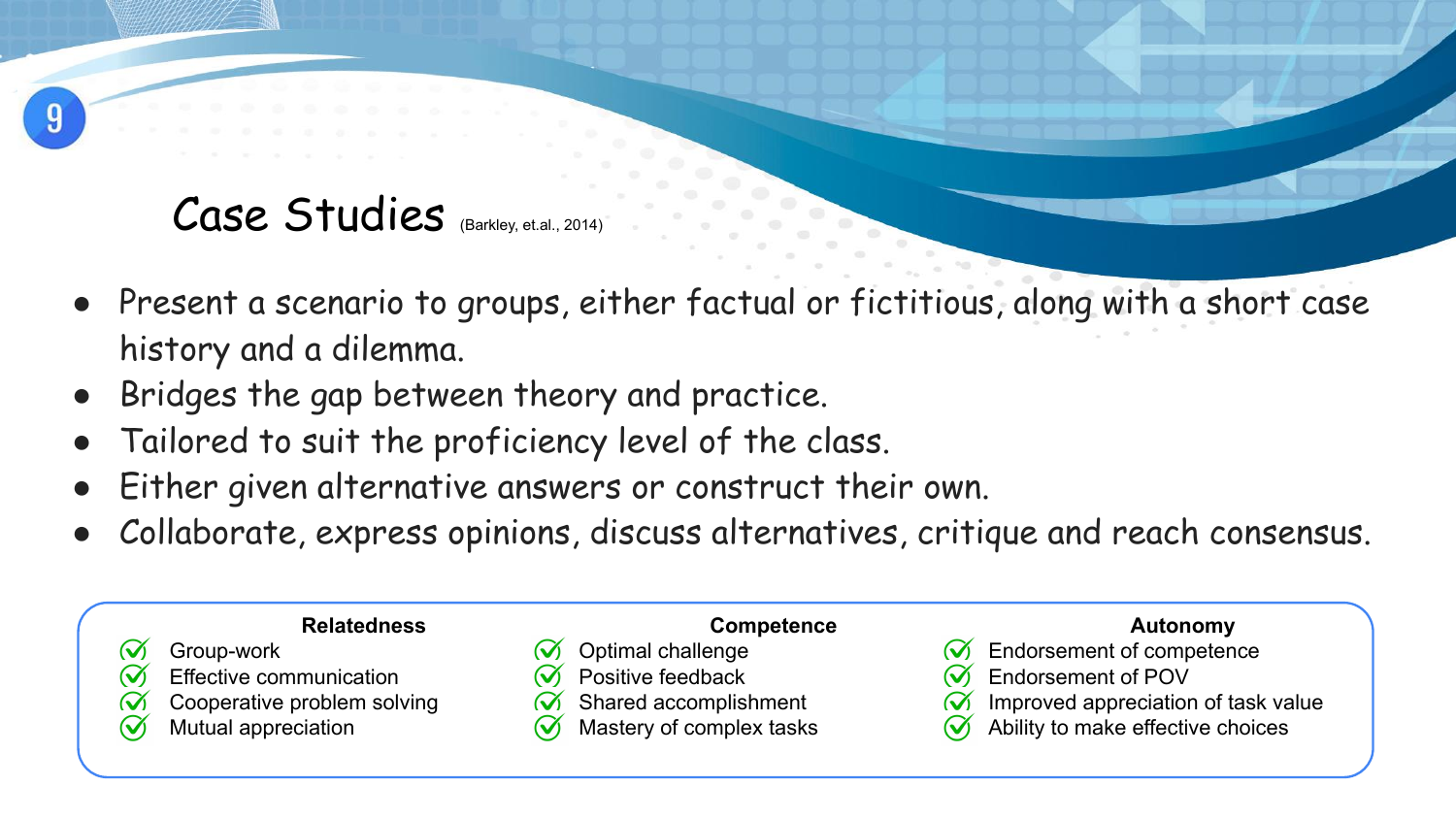

### Three Step Interviews (Blended Learning Toolkit, n.d.)

- Perform interviews in pairs, swapping roles.
- Pairs report back to class.
- Encourage interesting or entertaining answers.
- Breakout Room function of Zoom, etc. useful.

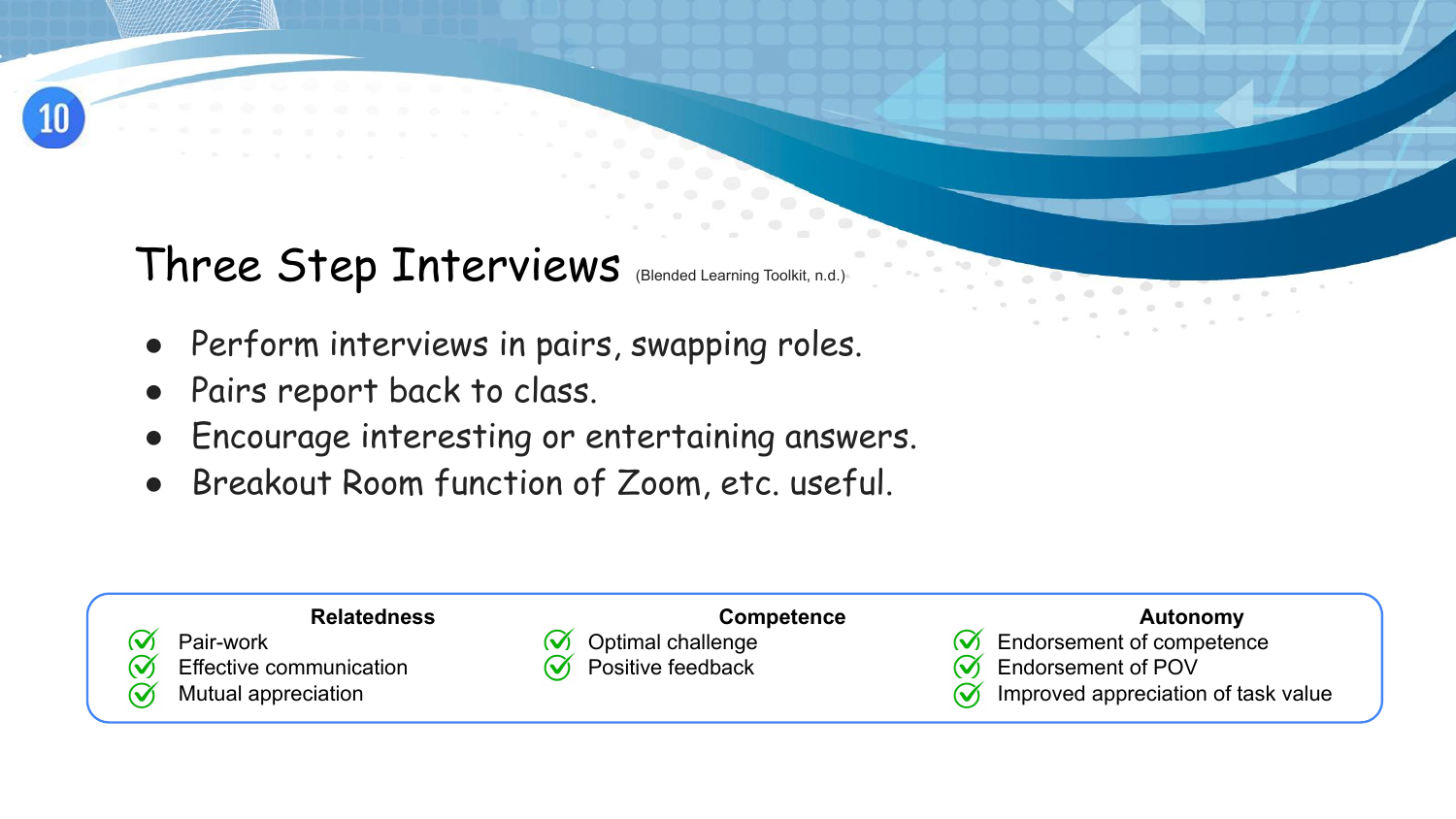

### Common Concerns About Active Learning

(Felder and Brent, 2009)

- Will Active Learning tasks slow the course down?
- Does it take a lot of time to prepare Active Learning tasks?
- Do students enjoy the activities?
- What if students refuse to participate?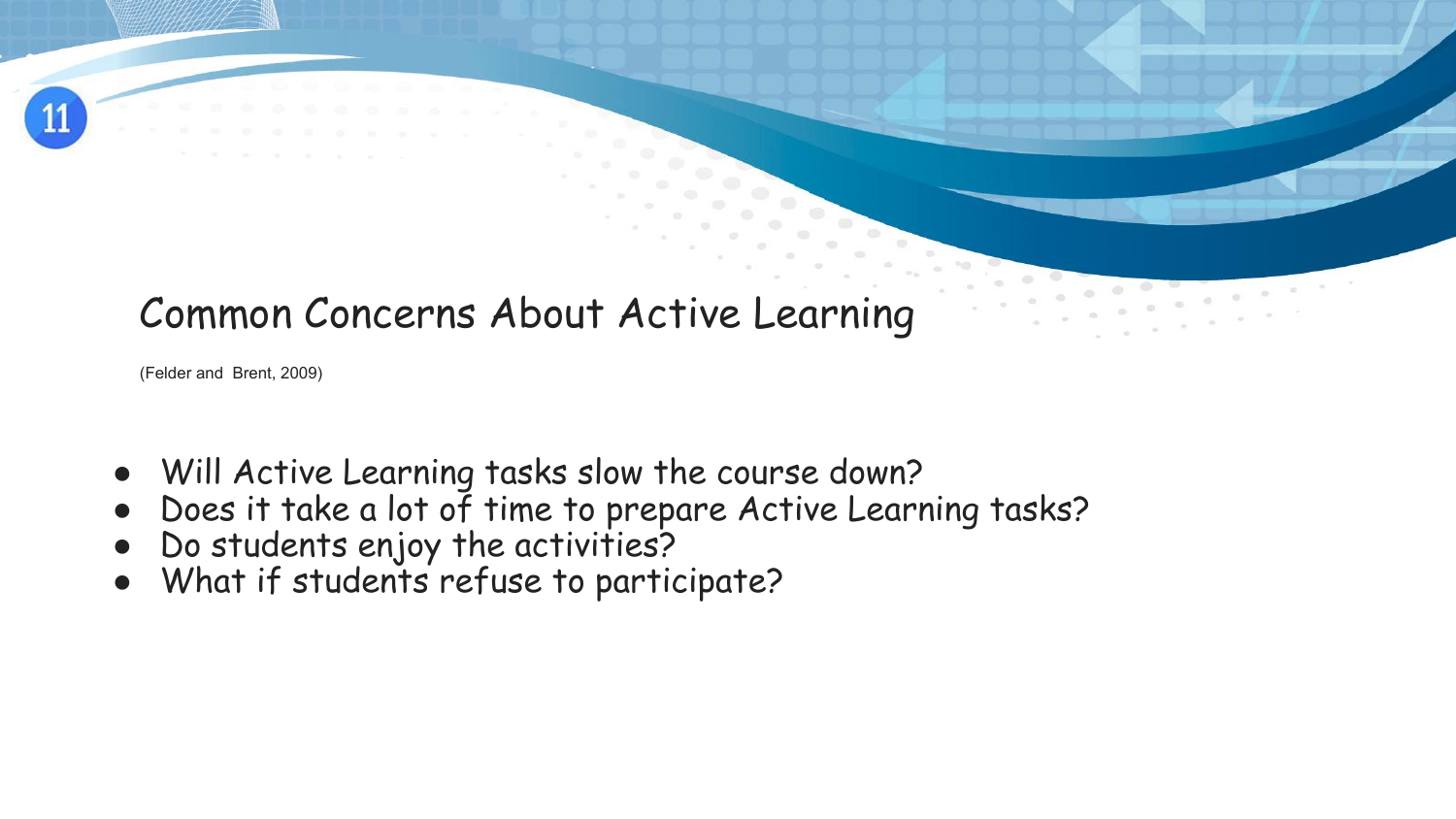

Thank you for your attention. I look forward to hearing about your own experiences with Active Learning, or any questions or comments that you might have.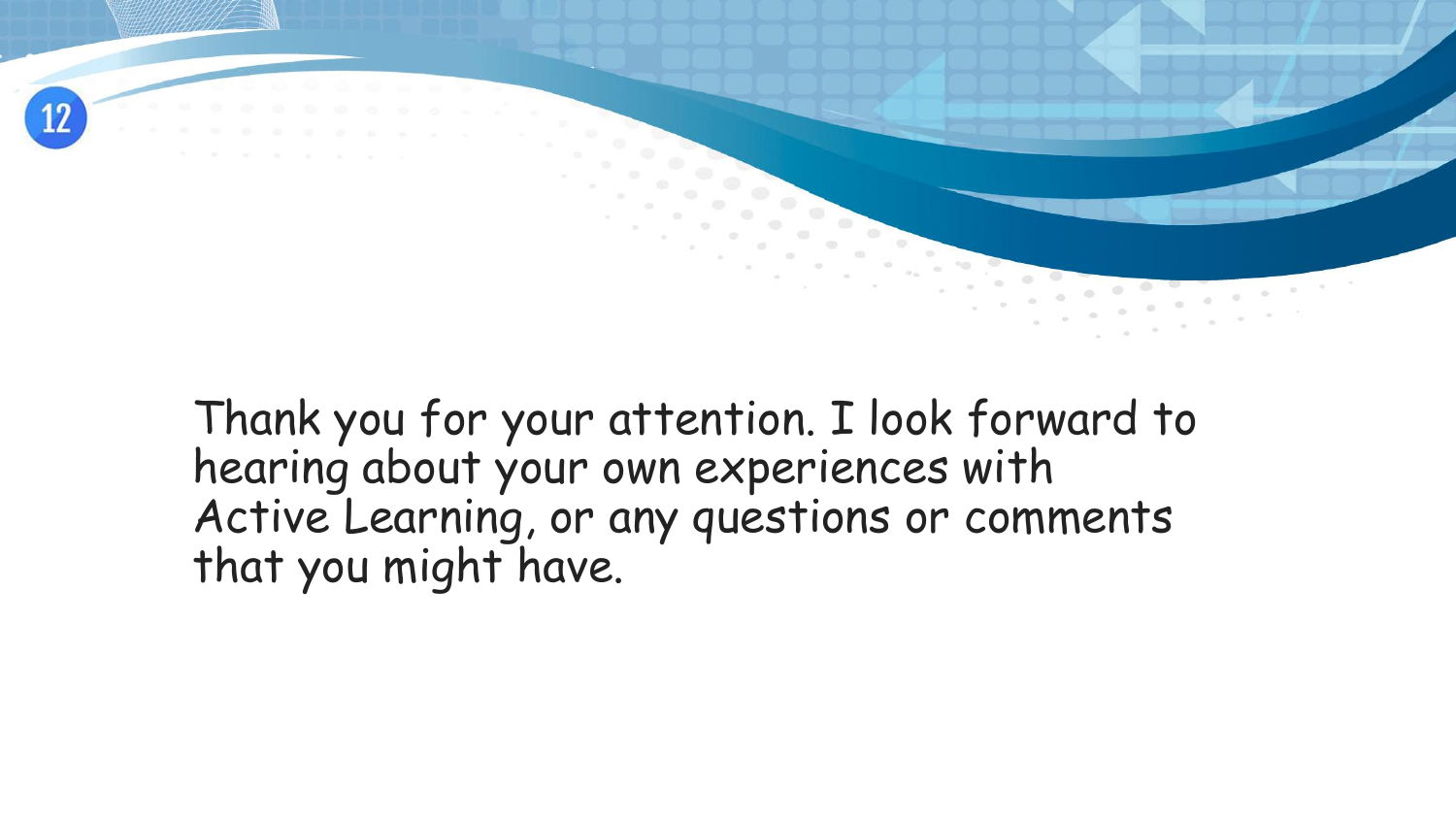#### **References**

Ackerman, C. (2020). Self-determination theory of motivation: why intrinsic motivation matters. Positive Psychology. Retrieved from [https://positivepsychology.com/self-determination-theory](https://positivepsychology.com/self-determination-theory/)

Barkley, E. F., Cross, K. P., & Major, C. H. (2014). Collaborative learning techniques: A handbook for college faculty. John Wiley & Sons.

Blended Learning Toolkit. (n.d.). UNIVERSITY OF WISCONSIN–MADISON. https://blendedtoolkit.wisc.e du/deliver/activelearning/

Bonwell, C. C., & Eison, J. A. (1991). Active Learning: Creating Excitement in the Classroom. ERIC Digest.

Brame, C. (2016). Active learning. Vanderbilt University Center for Teaching. Retrieved from <https://cft.vanderbilt.edu/wp-content/uploads/sites/59/Active-Learning.pdf>

Cook, D. A., & Artino Jr, A. R. (2016). Motivation to learn: an overview of contemporary theories. Medical education, 50(10), 997-1014.

Deci, E. L., Cascio, W. F., & Krusell, J. (1975). Cognitive evaluation theory and some comments on the Calder and Staw critique. Journal of Personality and Social Psychology, Vol. 31, No. 1, 81-85.

Deci, E. L., Eghrari, H., Patrick, B. C., & Leone, D. R. (1994). Facilitating internalization: The self-determination theory perspective. Journal of personality, 62(1), 119-142.

Deci, E. L., & Vansteenkiste, M. (2003). Self-determination theory and basic need satisfaction: Understanding human development in positive psychology. Retrieved from

https://www.researchgate.net/publication/232549169 Self-determination theory and basic need satisfaction Understanding human development [\\_in\\_positive\\_psychology](https://www.researchgate.net/publication/232549169_Self-determination_theory_and_basic_need_satisfaction_Understanding_human_development_in_positive_psychology)